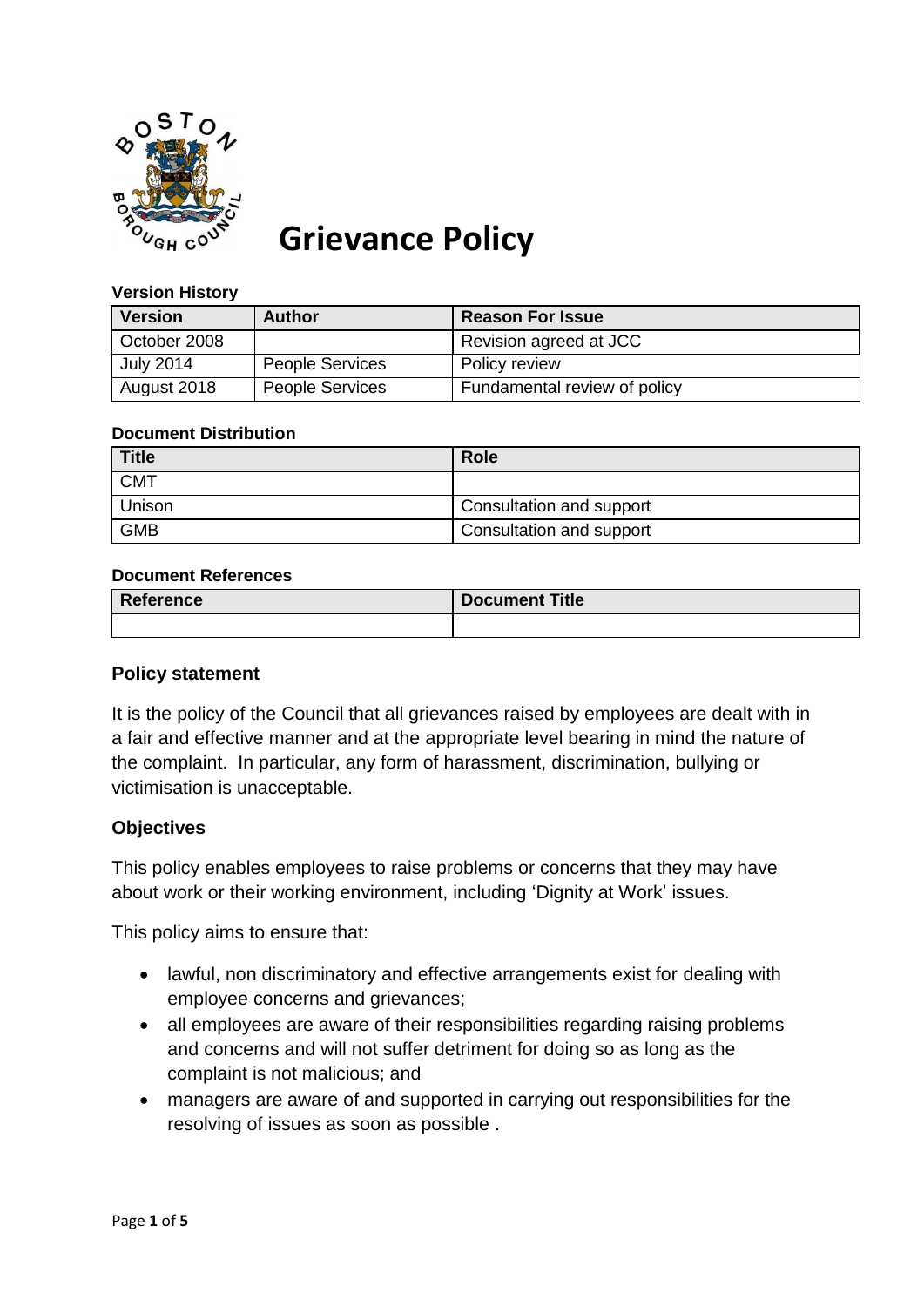# **Raising a grievance**

Unless there are exceptional circumstances the grievance must be raised within three months of the incident or action giving rise to it. Any grievance raised outside of that time limit may not be considered.

Any grievance must be raised only by an employee or ex-employee (subject to the time limits above). If an ex-employee wishes to raise a grievance they must indicate in writing that this is the case. Criticisms of individuals or of the Council through, for example an exit questionnaire or interview will not be considered as a formal grievance for the purposes of this policy. There is no automatic right to a meeting in respect of a grievance by a person who raised a grievance as an ex-employee and any response to that grievance may be in writing only.

Some matters relating to employment do not fall within the scope of this policy and are dealt with under separate arrangements. These include:

- Disciplinary outcomes (refer to the Disciplinary Policy);
- Allegations of serious health and safety issues, unethical conduct, conduct that is an offence, fraud, corruption or financial malpractice (refer to Whistleblowing Policy);
- Applications for grading, re-grading and appeals (refer to Job Evaluation Policy);
- Payroll matters affecting Income Tax, National Insurance, Pension etc (please refer by direct contact with the relevant provider concerned e.g. HMRC).

Grievances raised by employees against Members will either be dealt with under this policy or through the Dignity at Work Policy but will be managed by the Monitoring Officer or their nominated deputy. The decision over which policy will be used will depend on the subject matter in each individual case.

# **Grievance procedures**

Every effort should be made to resolve grievances through an informal process.

## Informal Stage

Where an employee has a complaint or issue arising from their employment, they may use the form at Appendix 1: Grievance and Dignity at Work Form. They should initially raise the matter with their immediate supervisor. The immediate supervisor should arrange to meet with the employee to discuss the matter and the supervisor should take notes and agree these with the employee. The notes must include the date the issue was raised, the date of the meeting, the nature of the grievance, any advice given and the outcome.

If the grievance relates to an employee's supervisor, the employee should raise the matter with the supervisor's line manager, who will seek to resolve the matter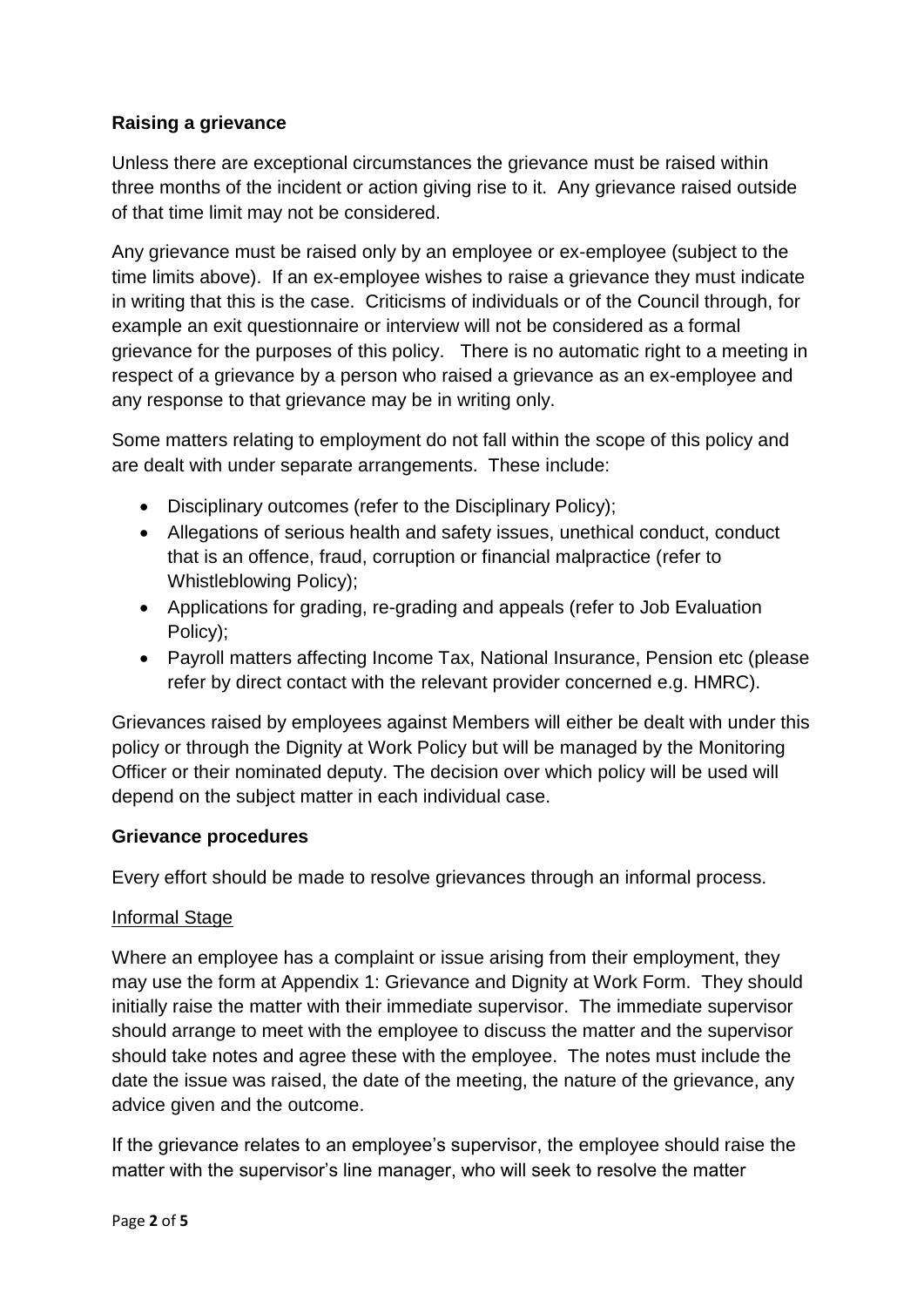informally. Before the meeting the manager may need to gather facts in order to resolve the matter.

As the matter is informal any meetings will involve the employee and manager only.

All issues should attempt to be first resolved at the informal stage, but if an employee goes to the formal stage, then consideration may be given by the manager hearing the matter for this to go back to the informal stage first.

The manager should confirm in writing to the employee the outcome of the informal stage.

This letter should also advise the employee that if they feel the matter has not been resolved satisfactorily via the informal stage they can proceed to the formal stage by writing to their Manager's Manager within 10 days of receiving the letter.

# Formal Stage

Any complaint should be in writing and Appendix 1: Grievance and Dignity at Work Form is for that purpose. It is not necessary for the employee to only use this form to raise a grievance. The form, letter or email setting out the grievance, the actions taken so far and what outcome is required to satisfactorily resolve the issue, should be given to the line manager who will forward it onto the next level of management.

That level of management will arrange a meeting to seek to resolve the matter with the complainant. Any meeting arranged must give a minimum of 5 working days notice and the employee will have the right to be accompanied by a recognised trade union representative or Boston Borough Council work colleague of their choice. The manager hearing the grievance will be accompanied by a representative from People Services. The supervisor or manager who has met with the employee to resolve the matter at the informal stage will also attend, with their notes of the previous informal meeting.

As this is a formal meeting, the process to be followed at that meeting can be found at Appendix 2: Guidance on Conducting a Formal Meeting. However the manager hearing the matter may determine a process that best meets the needs of the circumstances to resolve the matter.

The manager hearing the matter and employee will seek to resolve the grievance at this meeting. Possible outcomes may be:

1. Manager moves the matter back to the informal stage – the manager hearing the matter will notify the employee and their manager of the outcome within 5 working days of the meeting. The manager will keep notes of the meeting and outcome.

If the employee raising the grievance is dissatisfied with the outcome they can appeal (see Appeal Stage).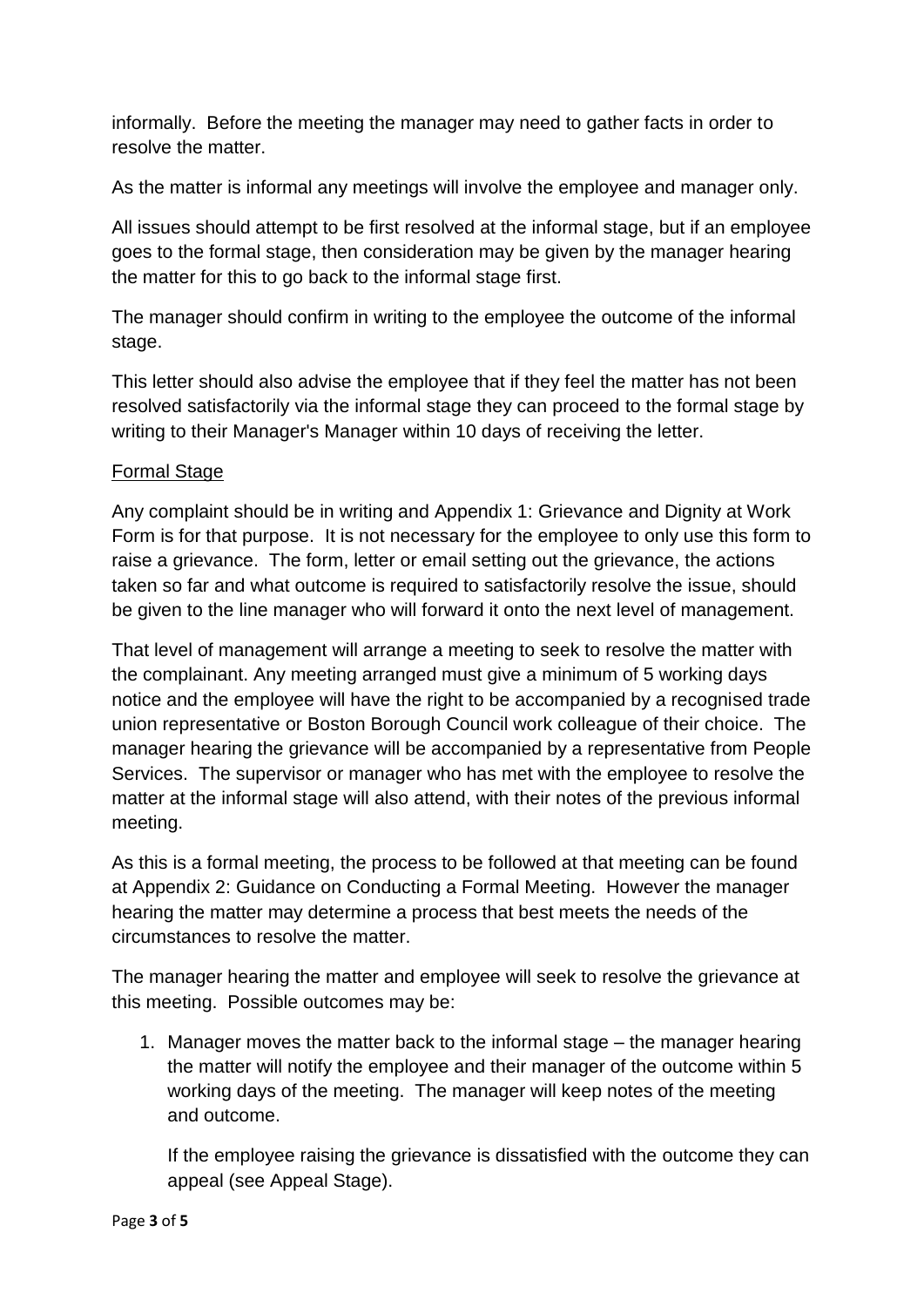2. Manager upholds or rejects the grievance - the manager hearing the matter will notify the employee and their manager of the outcome within 5 working days of the meeting. The manager will keep notes of the meeting and outcome.

If the employee raising the grievance is dissatisfied with the outcome they can appeal.

3. Initiate an investigation – after hearing the full nature of the grievance the manager hearing the matter may decide that it needs to be investigated. They will inform the employee of this within 5 working days of the initial meeting and arrange for an officer not connected with the case to carry out the investigation. This officer will investigate the matter, produce a written report and deliver this to the manager hearing the grievance.

The report will look into the facts surrounding the grievance and the investigator will interview all relevant parties involved before writing the report. This is a fact gathering exercise. The investigator will not make conclusions or recommendations for action as this is for the manager hearing the matter to decide. The investigator will not normally need to be present at the subsequent meeting.

The manager will recall the meeting, using the template Letter 4. Where appropriate, a written report will be made available to the employee and manager who heard the matter at the informal stage, prior to the meeting, at the same time. The manager hearing the grievance will then seek to resolve the matter at this meeting, notifying both parties at the same time.

After seeing the report and meeting with both parties the manager hearing the matter may resolve to consider mediation (see below).

4. Mediation – the manager hearing the matter may decide to initiate mediation. This may be after a report has been prepared or may be a resolution in its own right.

Mediation can only take place if all parties are in agreement. People Services will make arrangements for the mediation to take place and this outcome is notified to all employees involved in the mediation in writing.

The outcome of any mediation is confidential between the parties concerned and the manager hearing the grievance will only be notified of whether agreement has been reached or not.

Mediation seeks agreement by both parties to act in a manner that is acceptable so there is no appeal against this outcome so long as the mediator confirms that agreement has been reached.